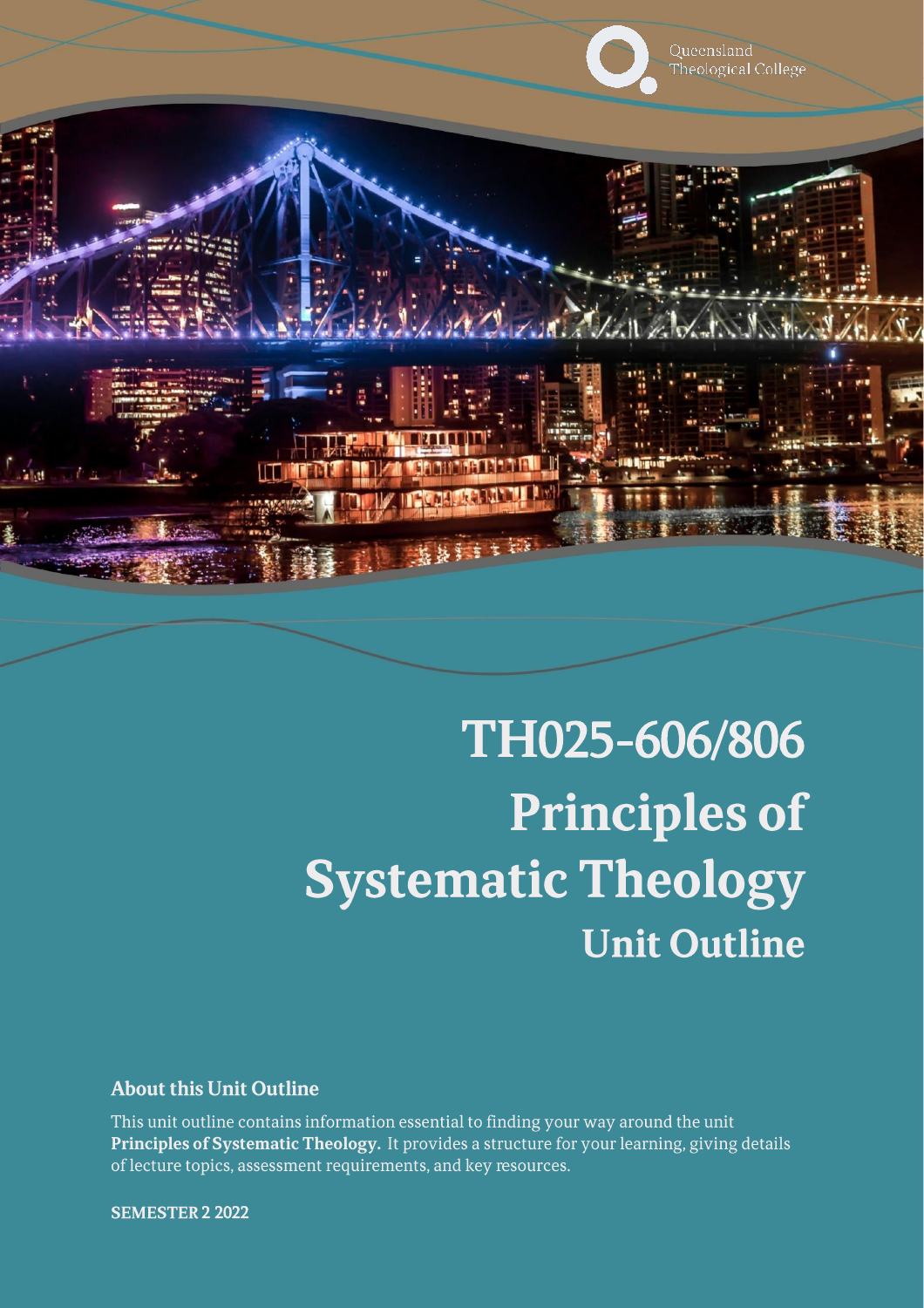### **Important notice**

While every care has been taken to ensure accuracy in the information given below, **it is the personal responsibility of each student to check the current ACT Handbook**, copies of which may be found in the Library or online at [www.actheology.edu.au](http://www.actheology.edu.au/)

It is very important that students plan their time carefully to ensure that reading and especially assignments receive adequate attention and so as to prevent a bottleneck of work at the end of the semester.

It is very important that all quoted material in assignments be properly footnoted and acknowledged. The attention of students is drawn to the ACT's **Academic Misconduct Policy**, as well as ACT **Late Penalties Policy** and **Extensions Policy**, all of which are available on the ACT website. Failure to comply with the standards required will incur penalties as outlined in the relevant ACT Policies.

The attention of students is also drawn to the section in the current ACT Handbook, headed **"Guidelines for Essays in Coursework Units"** (see also the QTC Student Handbook). All essays and assignments should comply with these standards.

Students should be aware that the delivery of this unit and results awarded are moderated by the ACT. See the ACT "Moderation Policy" and "Moderation Procedure" at [www.actheology.edu.au/documents/](http://www.actheology.edu.au/documents/) for full details.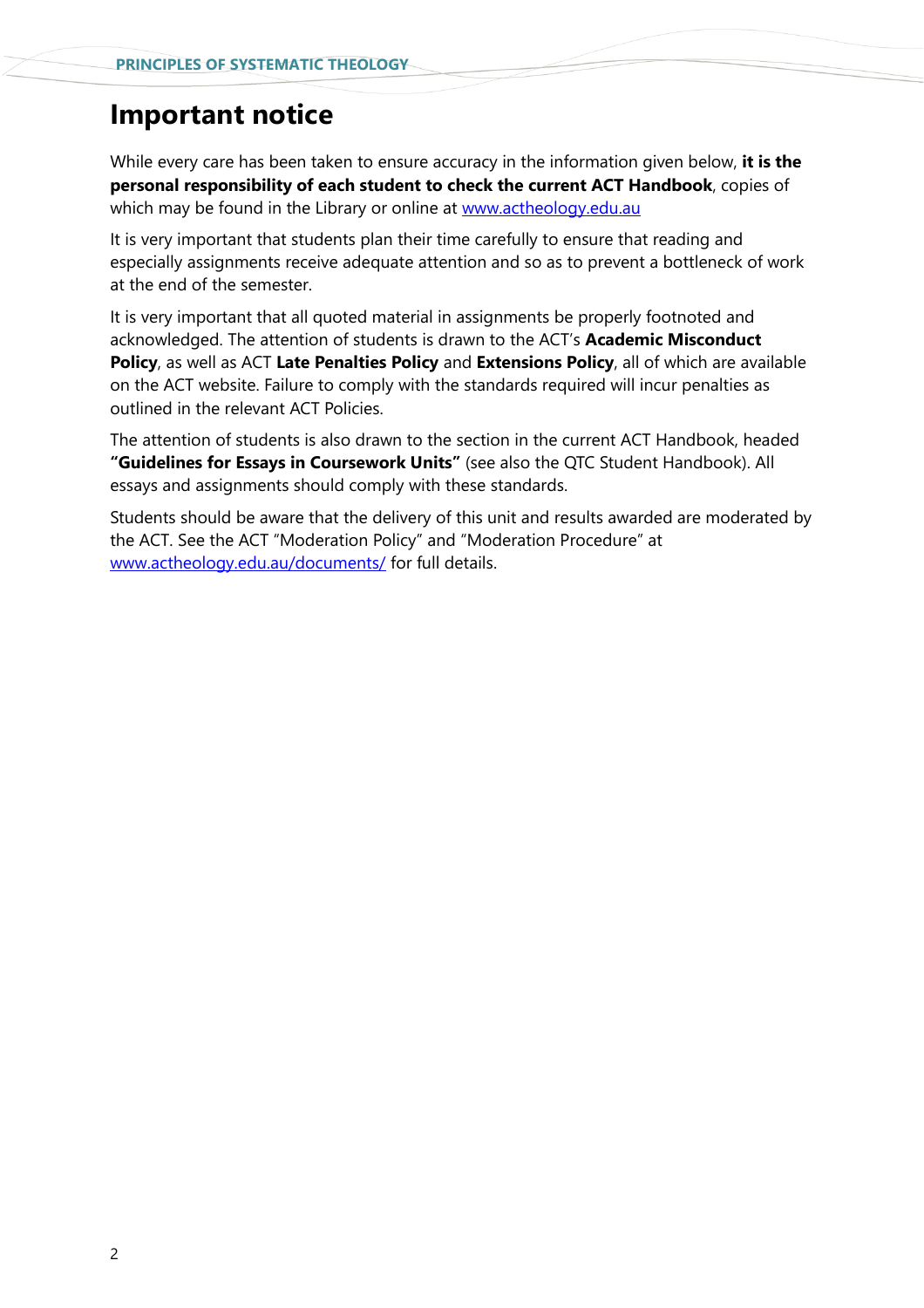# **Information about this unit Unit description**

This preparatory half unit examines the importance of systematic theology, takes a bird's eye view of Christian doctrine and gives the learner skills on 'how to do theology'.

# **ACT Census Date**

#### **19 August 2022**

Students must confirm their enrolment in this unit with the QTC Registrar by Friday 19 August 2022. This is the last day on which you may withdraw from the unit without academic penalty (a Fail), or without being liable for the tuition fees. To make a change in your enrolment you must contact the QTC Registrar in writing at: [registrar@qtc.edu.au.](mailto:registrar@qtc.edu.au)

# **Learning Outcomes**

#### **TH025-606 Learning Outcomes**

On completion of this unit, the student should have achieved the following learning outcomes:

#### Know and understand

1. [Demonstrate](https://www.actheology.edu.au/unit/TH006-612/#demonstrate) [foundational](https://www.actheology.edu.au/unit/TH006-612/#foundational) knowledge and understanding of the nature and method of Systematic Theology.

#### Be able to:

- 1. [Define](https://www.actheology.edu.au/unit/TH006-612/#define) the role and method of Systematic Theology
- 2. Analyse the central topics of Systematic Theology and related biblical texts
- 3. Present [organised](https://www.actheology.edu.au/unit/TH006-612/#organised) evidence-based perspectives in systematic theology

#### Be in a position to:

1. Relating perspectives from 'Principles of Systematic Theology' to contemporary Christian life and ministry contexts

#### **TH025-806 Learning Outcomes**

On completion of this unit, the student should have achieved the following learning outcomes:

Know and understand

1. Demonstrate advanced knowledge and understanding of the nature and method of Systematic Theology

#### Be able to:

1. Examine the role and method of Systematic Theology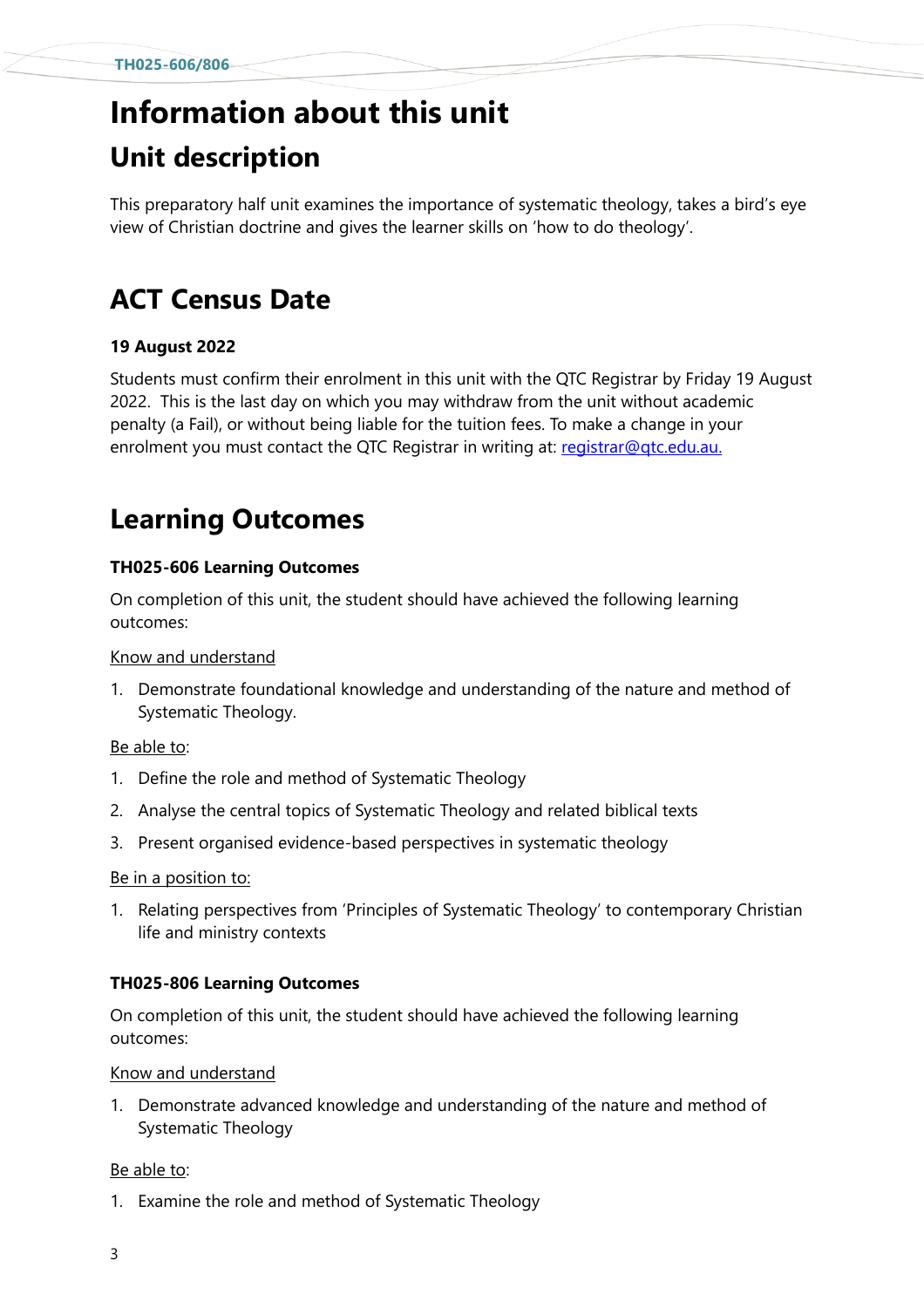- 2. Critique perspectives on the central topics of Systematic Theology and related biblical texts
- 3. Present research aware evidence-based perspectives in systematic theology

Be in a position to:

1. Apply advanced perspectives from 'Principles of Systematic Theology' to contemporary Christian life and ministry practice as a reflective practitioner

### **How this unit contributes to the course**

Theology can be intimidating for beginners. Many students have been overwhelmed by the diversity of opinions and sheer volume of information to comprehend. Studying this unit in your first year of theological studies helps you establish a foundation of concepts and terminology on which to build a theological framework and should help to equip you for higher level theology units usually completed later in your course. For those doing a oneyear course, this unit helps to establish the foundations for good theological thinking.

### **Pre-requisites and Co-requisites**

This unit is typically taken by students in their first year of study for the following accredited courses of the Australian College of Theology: BTh/BMin/AssocDegTh/DipTh/DipMin and MDiv/MTS/GradDipDiv/GradCertDiv.

There are no pre-requisite or co-requisites for this unit.

# **How this unit is organised & what we expect of you**

This unit will include two hours of lectures and workshops per week for 10 weeks.

This unit is worth 6 credit points towards your degree. A 6 credit-point unit is considered to require an average time commitment of around 5 hours per week across all of the teaching and assessment weeks. Please speak with the lecturer as a matter of urgency if you are finding that you need to consistently spend more time than this on TH025.

Students are expected to attend all lectures, complete any set pre-reading and complete any assessment tasks by the relevant due date. Please do be in touch as soon as you can if you anticipate having any difficulties with your assessments or with meeting the due date, and if you require an extension for one of your assessments, please contact the QTC Registrar as early as possible.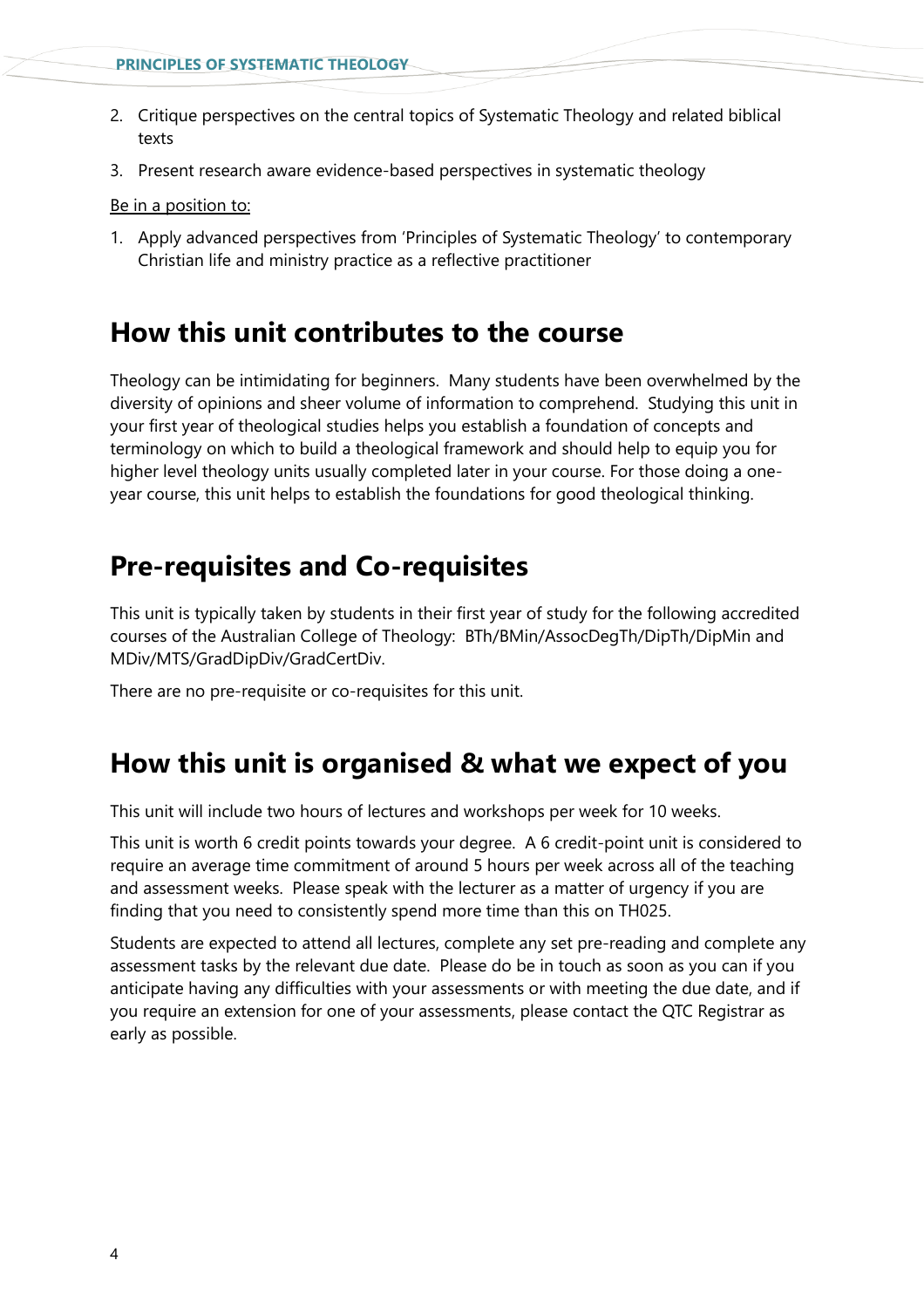# **Teaching staff**

UNIT CO-ORDINATOR & LECTURER **Dr Mark Baddeley**

- E [mbaddeley@qtc.edu.au](mailto:mbaddeley@qtc.edu.au)
- P 07 3062 6939

Please feel free to contact Mark if you have any problems or concerns about the unit.

# **Other key contacts**

#### **Registrar's office**

Contact the Registrar's office for any queries about which unit to enrol in next, if you wish to change your enrolment, defer due to illness, family circumstances etc., or request an extension for your assessment (criteria apply).

- P 07 3062 6939
- E [registrar@qtc.edu.au](mailto:registrar@qtc.edu.au)

#### **Moodle and Turnitin functions and queries**

Contact the Registrar for help if something on Moodle is not working, if you need help using Moodle or Turnitin. For queries about audio/video recordings, contact the Library.

- P 07 3062 6939
- E [registrar@qtc.edu.au](mailto:registrar@qtc.edu.au)

#### **Library/Resources and recordings on Moodle**

Contact the Librarian for help with finding resources for your assessment, finding full-text database articles, for help with logging into the library databases and catalogue, and for help with how to renew a book for longer or place a hold on a book currently out to another person.

Also contact the library for any queries about audio/video recordings of your class on Moodle.

- P 07 3062 6939
- E [library@qtc.edu.au](mailto:library@qtc.edu.au)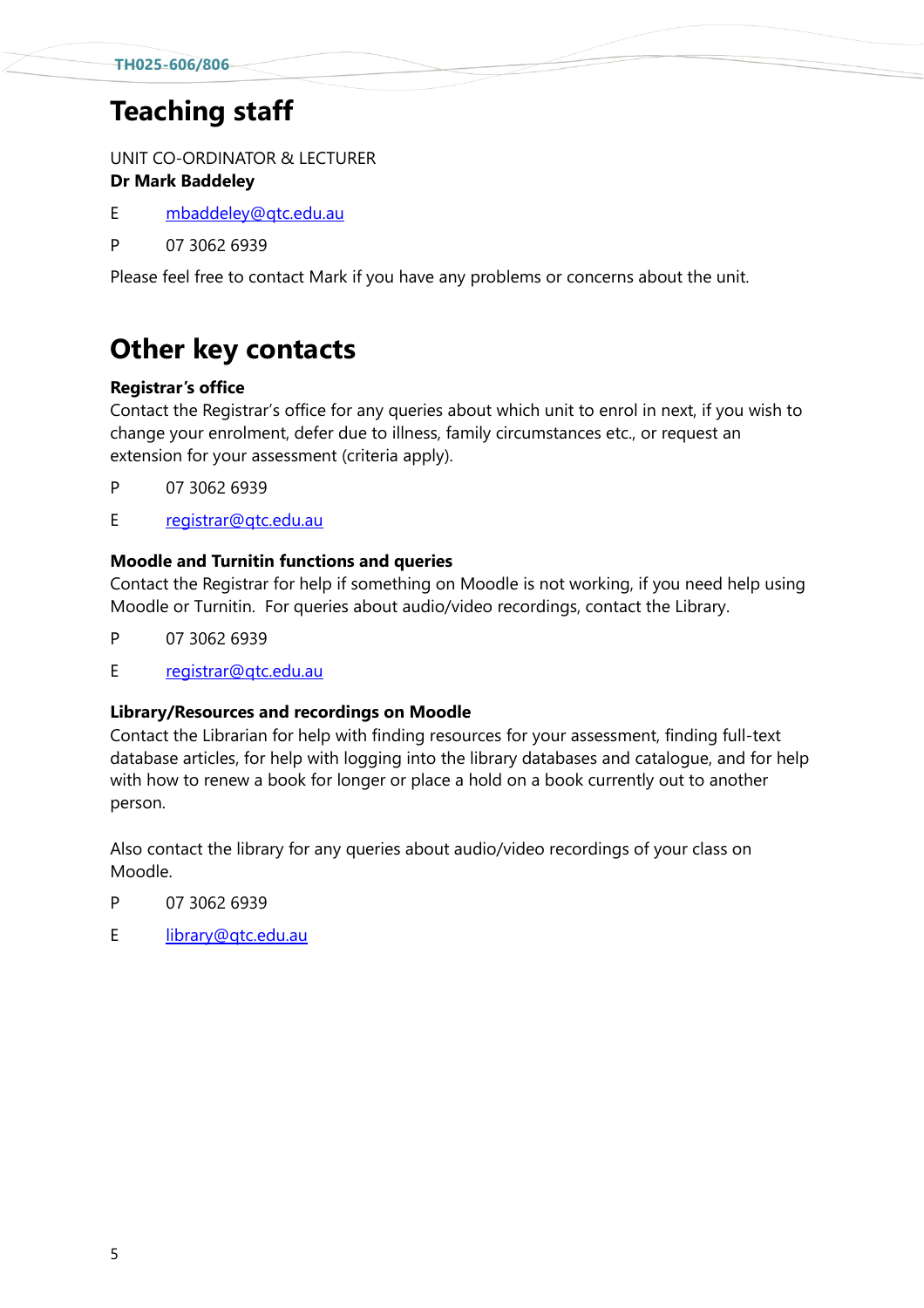# **Unit timetable: topics & teaching and learning activities**

Subject to adjustment

| <b>WEEK</b>                                  | <b>LECTURE TOPICS</b>                                         |  |  |
|----------------------------------------------|---------------------------------------------------------------|--|--|
| Week 1                                       | Intro and nature of theology                                  |  |  |
| Week 2                                       | Knowing God and revelation                                    |  |  |
| Week 3                                       | General revelation, Scripture, gospel as means of knowing God |  |  |
| Week 4                                       | The doctrine of God                                           |  |  |
| ESSAY WRITING WEEK: 8 August - 12 August     |                                                               |  |  |
| Week 5                                       | Creation and providence                                       |  |  |
| Week 6                                       | Humanity and sin                                              |  |  |
| Week 7                                       | The person and work of Christ                                 |  |  |
| Week 8                                       | The life of faith                                             |  |  |
| Week 9                                       | Church                                                        |  |  |
| MID-SEMESTER BREAK: 17 September - 3 October |                                                               |  |  |
| Week 10                                      | The End                                                       |  |  |
| Week 11                                      | No lectures                                                   |  |  |
| Week 12                                      | No lectures                                                   |  |  |
| Week 13                                      | No lectures                                                   |  |  |
| ASSESSMENT WEEKS: 31 October - 18 November   |                                                               |  |  |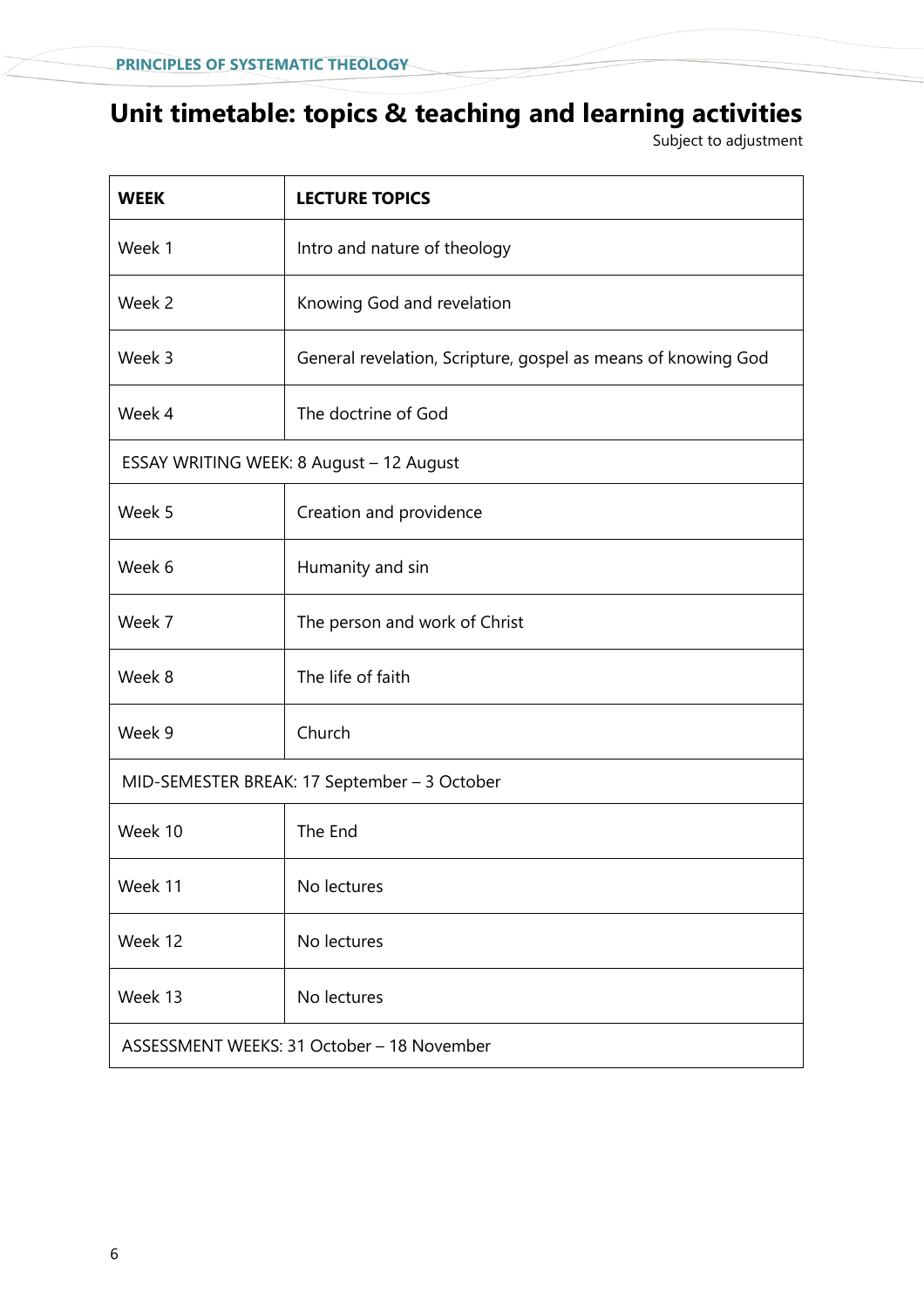# **TH025-606 Assessments**

**Assessments are submitted online via Moodle by 11.55pm on the due date** (with the exception of timed online quizzes and onsite exams). If you experience difficulty submitting due to internet issues close to 11.55pm, please email registrar@gtc.edu.au explaining the issue. Attach a copy of your assessment and a screen shot of the folder in which your document is saved to show that you have not made changes after the due time.

#### **In order to pass the unit, you must submit all assessment pieces and attain a mark of at least 50% for the unit as a whole.**

Unless an extension has been applied for and granted in accordance with the Policy found in the QTC Handbook, where a student submits an assessment past its due date, in accordance with the ACT **Late Penalties** Policy, the assessment marks will be reduced at the rate of **5%** of the total possible marks for the assessment item **per calendar day**, up to 10 days late, after which point the mark awarded shall be zero.

Your submitted assessment items must also be within **10% of the required word limit**, and failure to meet this requirement shall result in a penalty of **10%** of the total possible mark being deducted. **See the QTC Handbook for full details on what is included within your total word count.** Please also note that **footnotes** in their entirety **should not exceed 25% of the prescribed essay length**. A **10%** penalty of the final grade applies if footnotes are more than 25% of the prescribed essay length. QTC seeks to prepare you for ministry, and in ministry delivering presentations on time and within an acceptable length are essential skills.

| <b>ASSESSMENT</b>   | <b>DESCRIPTION</b>                                                                                                                                     |  |  |
|---------------------|--------------------------------------------------------------------------------------------------------------------------------------------------------|--|--|
| <b>Portfolio</b>    | Select <b>ONE</b> of the following two options:                                                                                                        |  |  |
| 2500 words total    | A Portfolio of connected tasks on <b>Justification</b><br>1                                                                                            |  |  |
| 100%                | (a) Annotated list of biblical passages relevant to how we are                                                                                         |  |  |
| Section (a) $-30\%$ | saved (1000 words)                                                                                                                                     |  |  |
| Section (b) $-50\%$ | (b) Review of Luther's Freedom of a Christian (1000 words)                                                                                             |  |  |
| Section $(c)$ – 20% | (c) Outline of a talk on what salvation is (500 words)                                                                                                 |  |  |
|                     | <b>OR</b>                                                                                                                                              |  |  |
|                     | A Portfolio of connected tasks on <b>Revelation</b><br>2.                                                                                              |  |  |
|                     | (a) Annotated list of biblical passages relevant to the topic of<br>how we know God (1000 words)                                                       |  |  |
|                     | (b) Review of Michael Horton's Pilgrim Theology introductory<br>chapter entitled "Why Study Theology?" and Ch 1 entitled<br>"Knowing God" (1000 words) |  |  |
|                     | (c) Outline of a talk on what it means to 'know God'<br>(500 words)                                                                                    |  |  |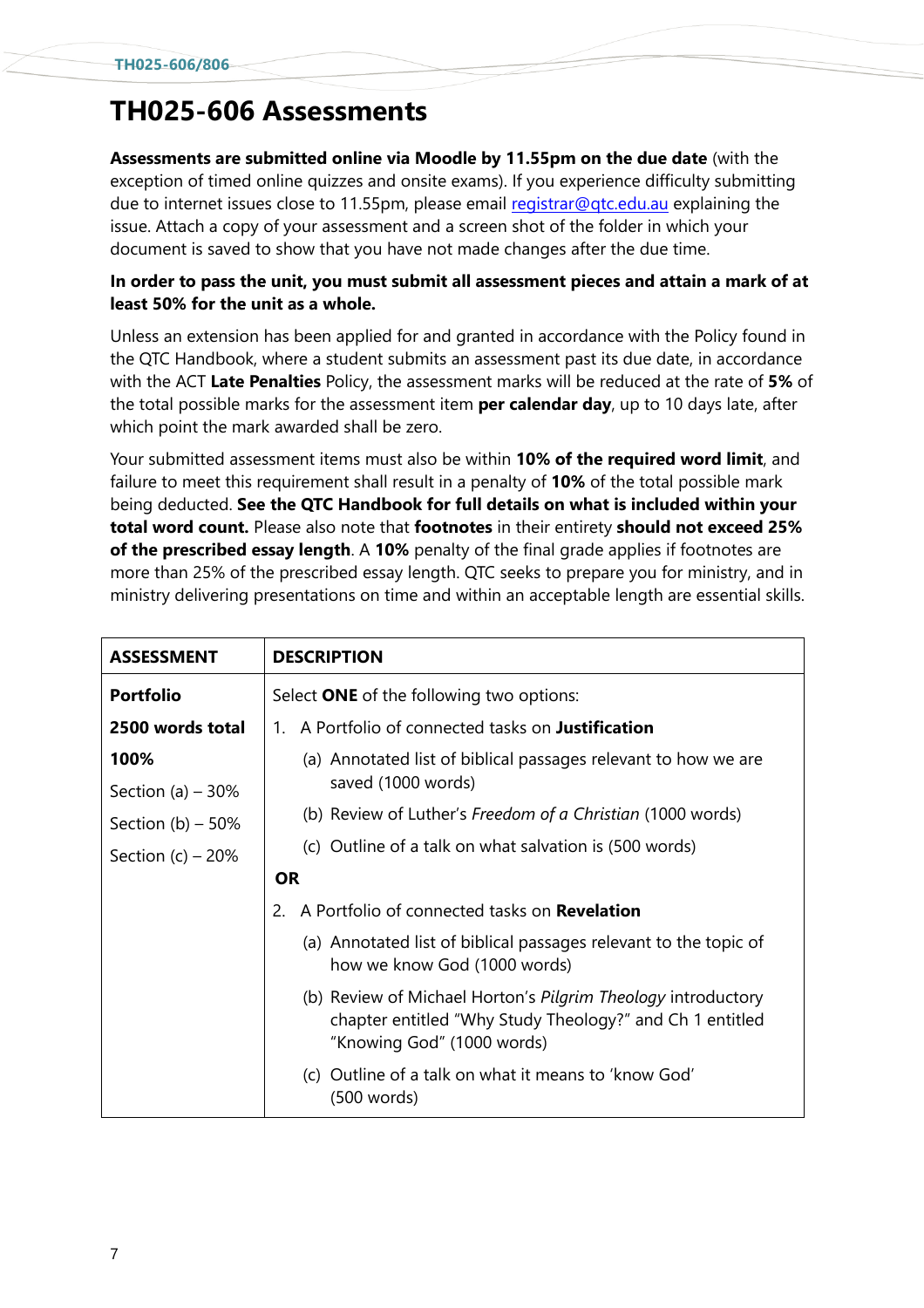# **TH025-806 Assessments**

**Assessments are submitted online via Moodle by 11.55pm on the due date** (with the exception of timed online quizzes and onsite exams). If you experience difficulty submitting due to internet issues close to 11.55pm, please email [registrar@qtc.edu.au](mailto:registrar@qtc.edu.au) explaining the issue. Attach a copy of your assessment and a screen shot of the folder in which your document is saved to show that you have not made changes after the due time.

#### **In order to pass the unit, you must submit all assessment pieces and attain a mark of at least 50% for the unit as a whole.**

Unless an extension has been applied for and granted in accordance with the Policy found in the QTC Handbook, where a student submits an assessment past its due date, in accordance with the ACT **Late Penalties** Policy, the assessment marks will be reduced at the rate of **5%** of the total possible marks for the assessment item **per calendar day**, up to 10 days late, after which point the mark awarded shall be zero.

Your submitted assessment items must also be within **10% of the required word limit**, and failure to meet this requirement shall result in a penalty of **10%** of the total possible mark being deducted. **See the QTC Handbook for full details on what is included within your total word count.** Please also note that **footnotes** in their entirety **should not exceed 25% of the prescribed essay length**. A **10%** penalty of the final grade applies if footnotes are more than 25% of the prescribed essay length. QTC seeks to prepare you for ministry, and in ministry delivering presentations on time and within an acceptable length are essential skills.

| <b>ASSESSMENT</b>                         | <b>DESCRIPTION</b>                                                                                                                                                                                                                                   |  |  |  |
|-------------------------------------------|------------------------------------------------------------------------------------------------------------------------------------------------------------------------------------------------------------------------------------------------------|--|--|--|
| <b>Portfolio</b>                          | Select ONE of the following two options:                                                                                                                                                                                                             |  |  |  |
| 3750 words total                          | 1. A Portfolio of connected tasks on The Atonement                                                                                                                                                                                                   |  |  |  |
| 100%                                      | (a) Annotated list of biblical passages relevant to how God has saved<br>us in Christ (1000 words)                                                                                                                                                   |  |  |  |
| Section (a) $-20%$<br>Section (b) $-30\%$ | (b) Review of Calvin's Institutes Book 2 Ch16 (1000 words)                                                                                                                                                                                           |  |  |  |
| Section $(c)$ – 30%                       | (c) Review of Pierced for our Transgressions (Jeffrey, Ovey Sach)<br>Ch 3 and 4 (1000 words)                                                                                                                                                         |  |  |  |
| Section (d) $-20\%$                       | (d) 250-350 word Outline of a talk on how Christ has saved us,<br>followed by around 400-500 words of reflective comment<br>explaining your thinking and how Parts A - C of the Portfolio have<br>contributed to your thinking (750 words total)     |  |  |  |
|                                           | <b>OR</b>                                                                                                                                                                                                                                            |  |  |  |
|                                           | A Portfolio of connected tasks on <b>Revelation</b><br>$\mathcal{P}$                                                                                                                                                                                 |  |  |  |
|                                           | (a) Annotated list of biblical passages relevant to the topic of how we<br>know God (1000 words)                                                                                                                                                     |  |  |  |
|                                           | (b) Review of Calvin's <i>Institutes</i> Book 1 Ch 1-2 (1000 words)                                                                                                                                                                                  |  |  |  |
|                                           | (c) Review of The Revelation of God (Peter Jensen) Ch 1-4 (1000 words)                                                                                                                                                                               |  |  |  |
|                                           | (d) 250-350 word Outline of a talk on what it means to 'know God',<br>followed by around 400-500 words of reflective comment<br>explaining your thinking and how Parts A - C of the Portfolio have<br>contributed to your thinking (750 words total) |  |  |  |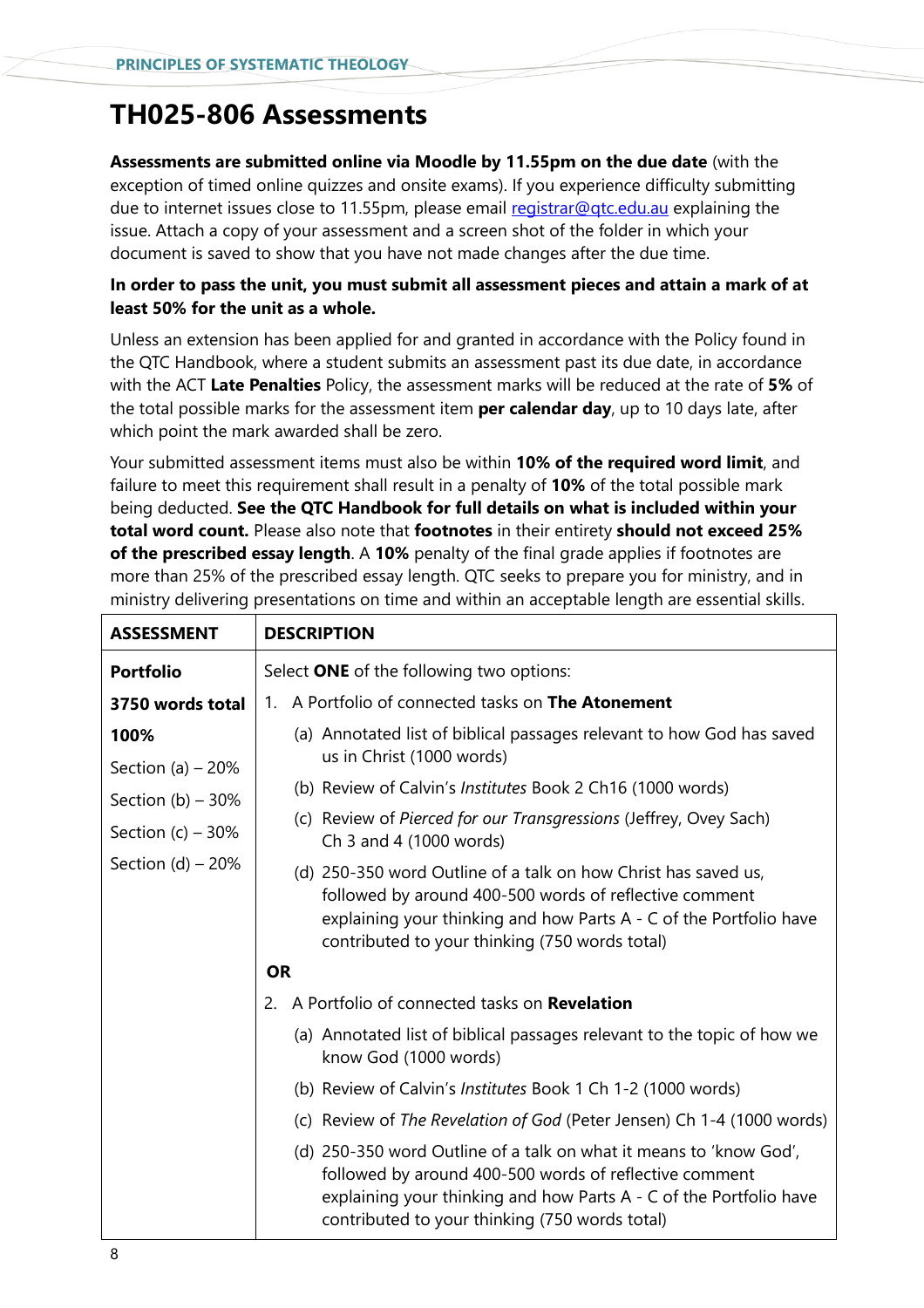# **Guide to Assessments**

#### *What are we looking for?*

#### **General remarks**

All students are expected to avail themselves of the guidelines for written assignments provided in the ACT Handbook (consult the table of contents) and in the QTC Student Handbook section 'Style Requirements for Written Assignments'.

All written work for this unit should conform to the guidelines of the *SBL Handbook of Style*  (with the exception of Australian spelling conventions).

Any Hebrew and Greek cited must be typed in a Unicode font; SBL BibLit is commended as one font covering Hebrew, Greek, and Roman Unicode ranges, but is not required. It is freely available from the SBL website: http://sbl-[site.org/educational/BiblicalFonts\\_SBLBibLit.aspx](http://sbl-site.org/educational/BiblicalFonts_SBLBibLit.aspx)

Do note carefully the number of words required for each assessment item, depending on whether you are enrolled for TH025-606 or TH025-806. For full information on what is included in the total word count, see the QTC Handbook section headed *Length of Assignments*.

#### **Annotated list of Biblical passages**

The challenge of this part of the task involves two dimensions—the selection of the biblical texts and the comments you make upon them.

In the selection of the texts, we are looking for the widest possible grouping of texts that are *significant* in establishing the Bible's teaching on this topic. This means we are looking for texts to be included that have something genuinely important to say on the topic, something not already covered by other texts that are included. As a guide, you should **include between 6 and 12 entries to ensure that enough words are given to annotations.**

In the comments made upon the texts we are looking for the comments to *clearly explain how* the texts contribute to the Bible's teaching on that topic: i.e., what each text actually adds to our picture of the Bible's teaching on the matter. We don't want *any* comments of a 'general' nature on the texts - about authorship, context, the main idea of the passage or the like - only what it contributes to our understanding of the topic you have chosen.

The challenge of this task is that the need for breadth in texts chosen is in tension with the need for depth in explanations. This means that we are looking for judicious selectivity - only the most significant texts, and only the most significant comments to be made on texts.

*Important note:* When you create your list, **only give the Bible reference**. **Do not include the text of the verse(s).**

#### **Reviews**

This task is looking for two main skills to be demonstrated: your skill in reading a document, and your ability to reflect critically on what you have read.

In showing your reading ability we need to be able to see a *clear description of the content of what you have read.* This involves selectivity - you need to pick out what you thought were the most important points said, for you cannot simply repeat everything. It also involves looking at how the writer has structured their material and/or how their argument builds and develops and helping your reader have insights into the way the content of the document is organized and how it functions in his argument.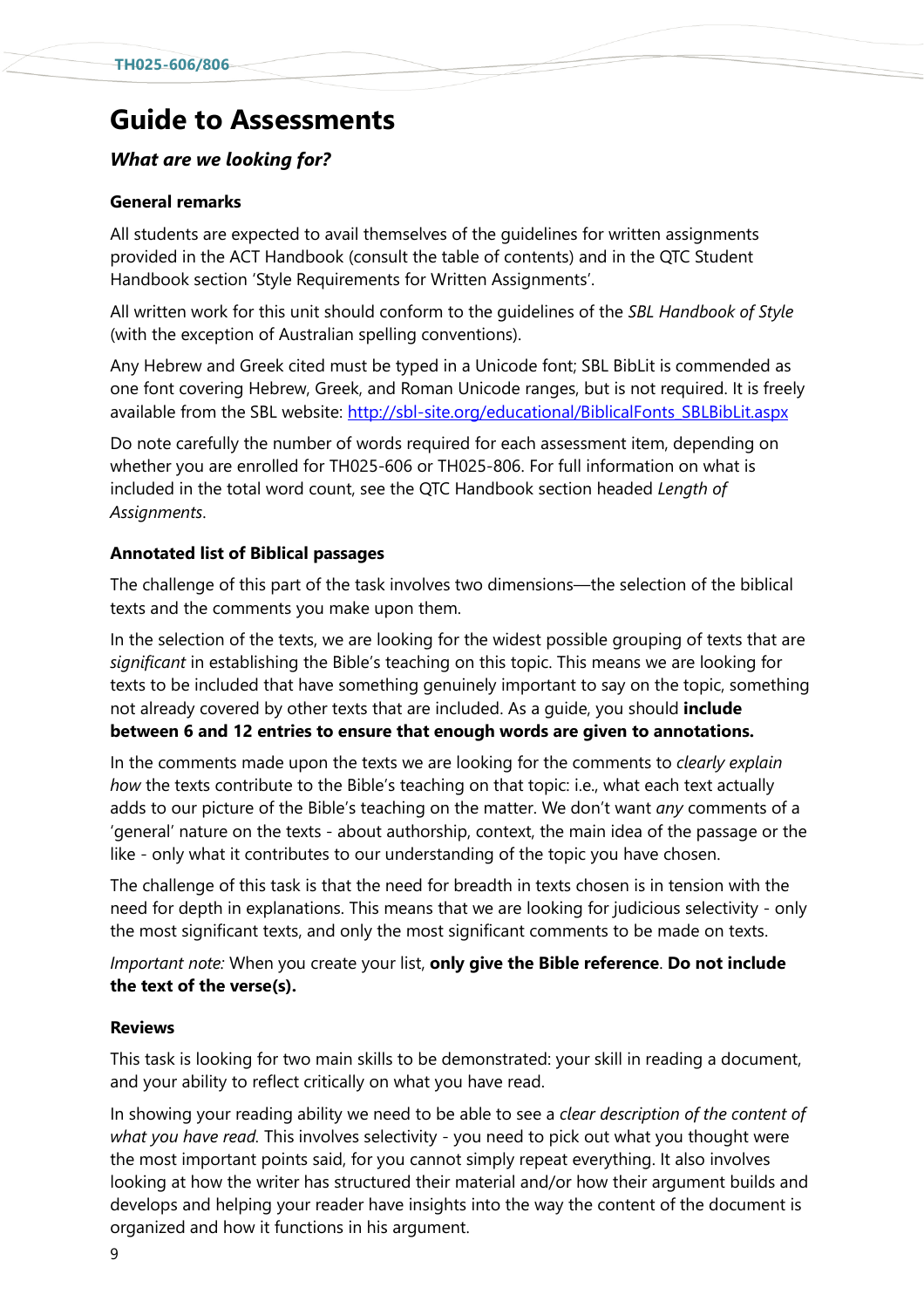Demonstrating some grasp of the writer's purpose is also important. In showing your critical reflection we need to be able to see *an independent mind that judiciously weighs the strengths and weaknesses of the document.* This does not require you to be positive or negative about the document - a critical reflection can be a deeply appreciative reflection. It does require you to be able to say *why* (i.e. give reasons for) you think the work you read is valuable - and where its value lies - and to indicate where you think it said something wrong, offered a weak argument, adopted an approach of arguing or structuring that had limitations with it, or was unclear, and to identify any aspects of the topic that were not included in the document and that you believe needed to be for it to accomplish its purpose.

#### *For historical documents*

Some of the documents included are 'historical', being written in an earlier period than the last one hundred years or so. Reviewing these involves demonstrating an additional skill - of reading them as a historical document rather than a modern one. As this is a doctrine unit, and not a church history unit, this is less important than it would be for church history - we are more interested in what the documents contribute to our understanding of the teaching of Scripture than our understanding of the Church's past. Nonetheless, reading them well and critically reflecting on them will involve appreciating how they would have functioned for their original audience, and not reading them as though they are written to a modern audience.

#### **Talk Outline**

This task is looking for your ability to harness your work in producing the annotated Bible passages and reviews to formulate a piece of Christian teaching on the topic. There are three possible areas to try to address – seek to be comprehensive in explaining the topic, seek to ensure that the audience understands the essential core of the topic by discussing it at some depth, seek to show why the topic matters and/or what its implications are. Usually trying to do all three equally will result in doing none of them well, so again, selectivity is the key. Ideally the talk outline will reflect which biblical texts you have identified in your annotated list, and your critical reflections on the strengths and weakness of the approaches to the topic undertaken by the documents you reviewed.

It is important for this task that you give just an *outline* of the talk – not a summary of it. An outline can be seen as the skeleton, structure, or plan for the talk. It should highlight all of the key points (traditionally for sermons, three points), and often the key subpoints or ideas that will covered under those points. It will often also indicate the single big idea of the talk and the key way people will be called to respond. It isn't meant to be smaller version of the actual talk, but it should list in order the key ideas you will be saying. So, for example, a talk outline on "Why it is great to be left-handed" might look something like this:

#### *Why it is GREAT to be left-handed*

#### Key idea: It is GREAT to be left-handed

Key response: For left-handed people to rejoice that they are left-handed, and for right-handed people to wail and mourn that they have missed out.

#### *Introduction: There is nothing sinister about being left-handed!*

Explain how society used to have silly ideas about the inferiority of the left hand.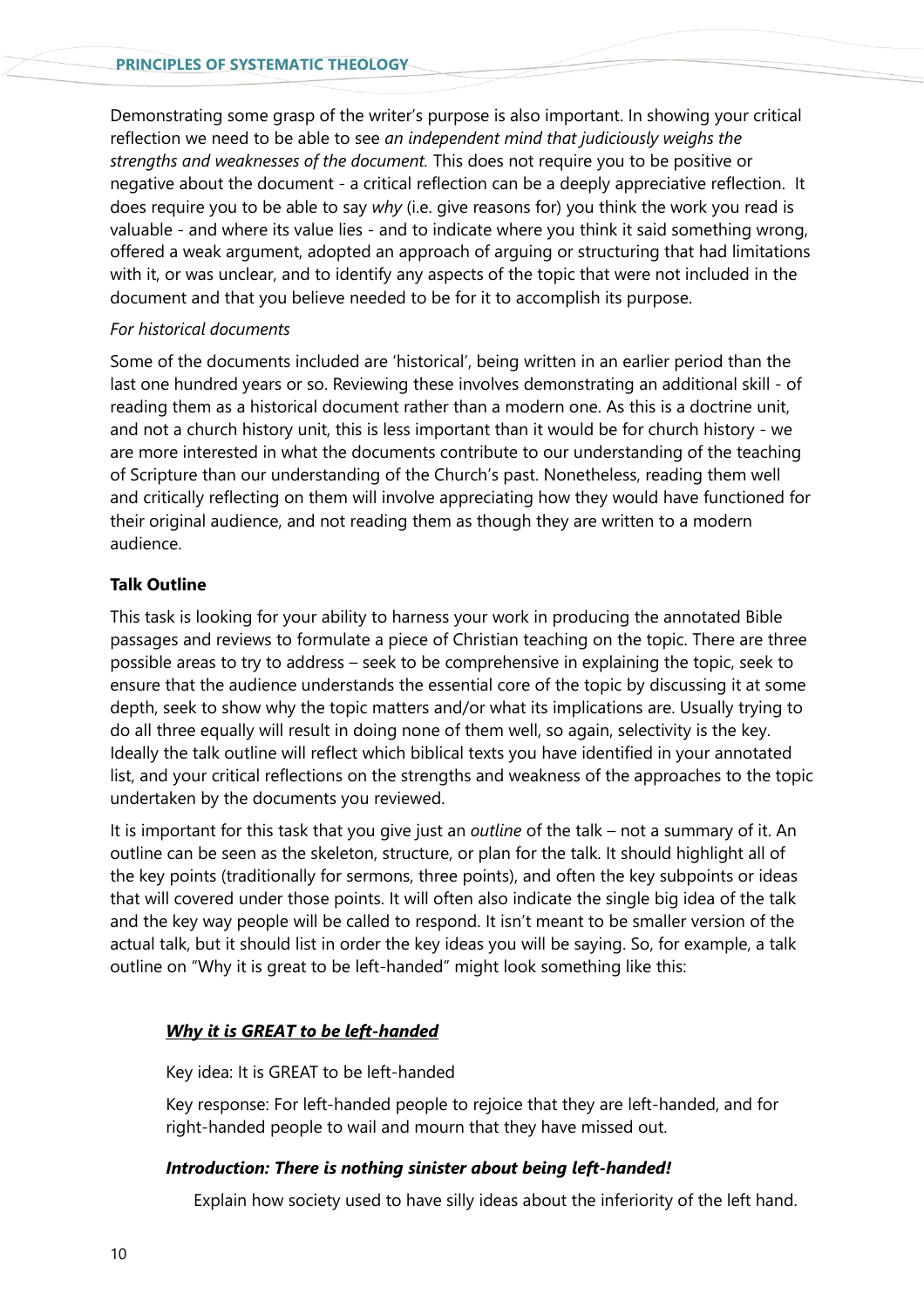#### *1. Being right-handed isn't all that great*

- + almost everybody is right-handed—it is very commonplace and boring
- + there's no surprises

#### *2. Being left-handed is GREAT*

- + being left-handed is rare and special
- + being left-handed is a constant adventure in finding tools that work for you
- + being left-handed can often be an advantage in competitive sports

#### *3. Famous left-handed people in the Bible we should emulate*

- + Ehud (Judges 3)
- + 700 Benjaminites (Judges 20)

#### *Conclusion – it is GREAT to be left-handed*

+ tips on how to be more left-handed if you aren't already

#### **Reflection on talk outline (TH025-806 students only)**

Here we are looking for your ability to self-reflect and explain yourself. In particular, we are looking for you to explain the issues raised in the previous paragraph - how your selection of the biblical texts helped determine how you went about constructing your talk (e.g. which texts you decided to use and why) and how your reviews helped inform your approach (e.g. where did you say something like 'that worked well, and I can use that in my talk', and where did you say, 'that needed something more, so I'll make sure I don't have that weakness in my talk'?).

*See over for a simplified EXAMPLE LAYOUT for portfolio.*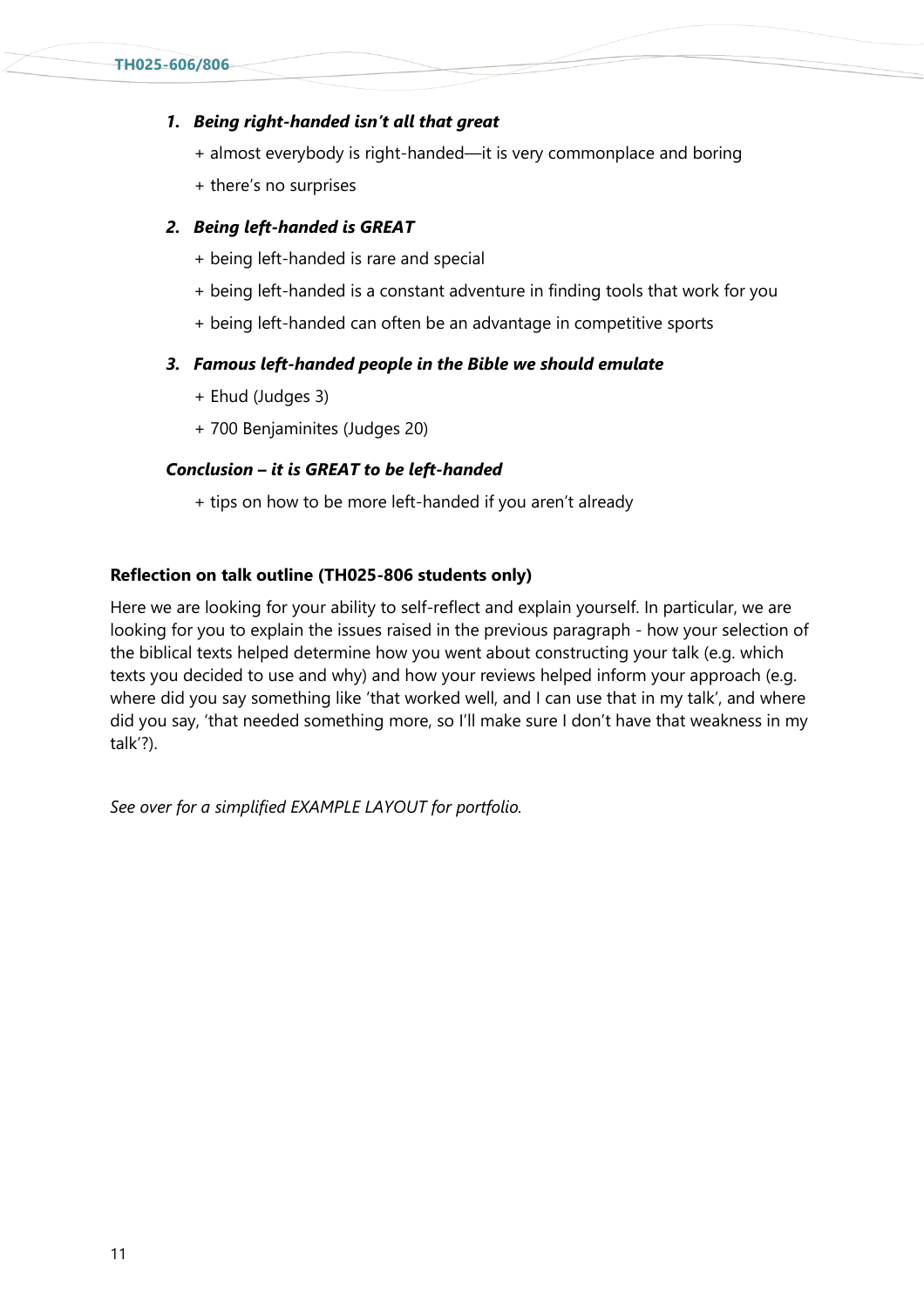#### **TH025 Portfolio – EXAMPLE LAYOUT** (highlighted text is counted in word count)

QTC Assessment Cover Page

*(start new page)*

a) Annotated list of Biblical passages relevant to . . . (1000 words)

Genesis 1:1

#### **NB: Do not quote the verse(s). Only give the Bible reference**

This shows that God created the heavens and the earth . . . and so on and so forth until you have clearly explained why you have chosen this verse.

You can put the verses in any order that seems appropriate e.g., grouped thematically, in order of where they appear in the Bible etc.

Matthew 1<sup>.</sup>1

Jesus had a big family . . . and so on and so forth until you have clearly explained why you have chosen this verse and what it contributes to our understanding of this theological topic.

*(start new page)*

b) Review of book or chapter (1000 words)

Usual essay format and word count rules apply (see the QTC Handbook for full details).

*(start new page)*

#### c) **TH025-806 students only:** Review of book (1000 words)

Usual Essay format and word count rules apply (see the QTC Handbook for full details).

*(start new page)*

d) Outline of a talk (TH025-606 500 words; TH025-806 750 words)

Headings, subheadings and dot points are appropriate for this task

- Dot points are appropriate for this task
- Dot points are appropriate for this task

**TH025-806 students only:** Then you will make reflective comment, as set out in the Unit Outline, which will be in prose.

*(start new page)* Works Cited (additional list of works consulted optional)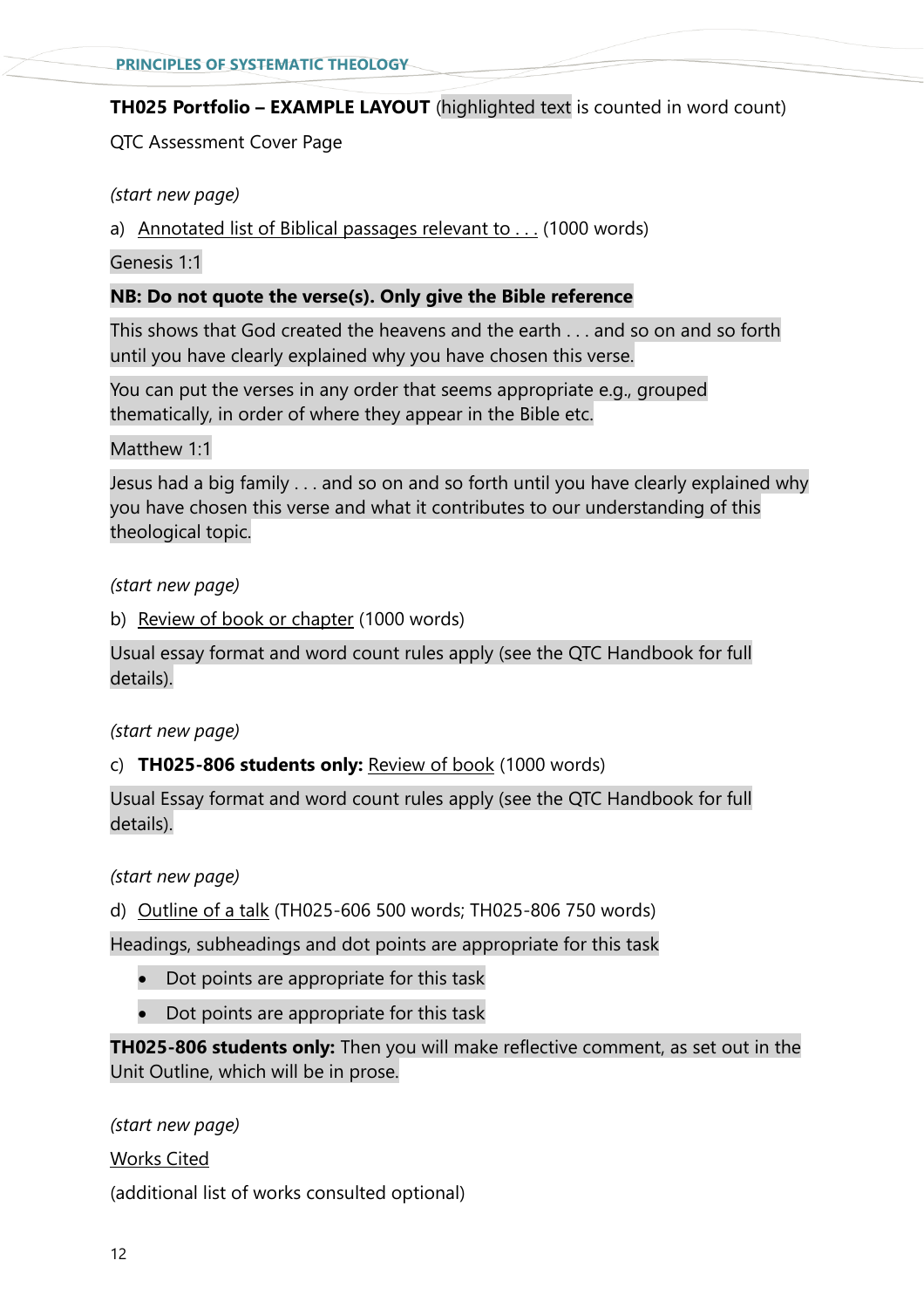# **Learning Resources**

#### **Set Text for TH025-606 AND TH025-806 - Students should purchase a copy of:**

Horton, M. *The Pilgrim Theology: Core Doctrines for Christian Disciples.* Grand Rapids, MI: Zondervan, 2011. [available as a ProQuest eBook AND Perlego eBook accessible through QTC Library]

#### **Required Book for TH025-606 Book Reviews – Students should purchase ONE of the following:**

Horton, M. *The Pilgrim Theology: Core Doctrines for Christian Disciples.* Grand Rapids, MI: Zondervan, 2011. [available as a ProQuest eBook AND Perlego eBook accessible through QTC Library]

Luther, Martin and Timothy J. Wengert. *The Freedom of a Christian 1520.* Annotated Luther Series. Minneapolis, MN: Augsburg/Fortress, 2016. [available as an EBSCO eBook AND Perlego eBook accessible through QTC Library]

Luther, M. *The Freedom of a Christian.* Translated by Mark D. Tranvik. Minneapolis, MN: Fortress, 2008.

#### **Required Book for TH025-806 Book Reviews – Students should purchase ONE of the following:**

Jeffrey, Steve, Michael Ovey, and Andrew Sach. *Pierced for our Transgressions.* Nottingham: IVP, 2007.

Jensen, Peter. *The Revelation of God.* Contours of Christian Theology. Leicester: IVP, 2002

#### **NOTE for TH025-806 Students:**

See Moodle for sections of Calvin's Institutes relating to the Portfolio Assessment.

#### **Recommended**

The Nature and Purpose of Systematic Theology

Clark, D. K. *To Know and Love God: Method for Theology.* Wheaton, IL: Crossway, 2003. [available as a Perlego eBook accessible through QTC Library]

Franke, J. R. *The Character of Theology: An Introduction to its Nature, Task, and Purpose*. Grand Rapids, MI: Baker Academic, 2005. [available as a Perlego eBook accessible through QTC Library]

Healy, N. M. "What is Systematic Theology?" IJST 11 (2009): 24-39. [available through EBSCO databases accessible through QTC Library]

Vanhoozer, K.J. "Christ and Concept: Doing Theology and the "Ministry" of Philosophy." Pages 99-145 in *Doing Theology in Today's World*. Edited by J.D. Woodbridge and T.E. McComiskey. Grand Rapids, MI: Zondervan, 1991.

Webster, J. "Introduction: Systematic Theology", Pages 1-15 in *The Oxford handbook of Systematic Theology*. Edited by J. Webster, K. Tanner, I. Torrance. Oxford: Oxford University Press, 2007. [available as an EBSCO eBook accessible through QTC Library]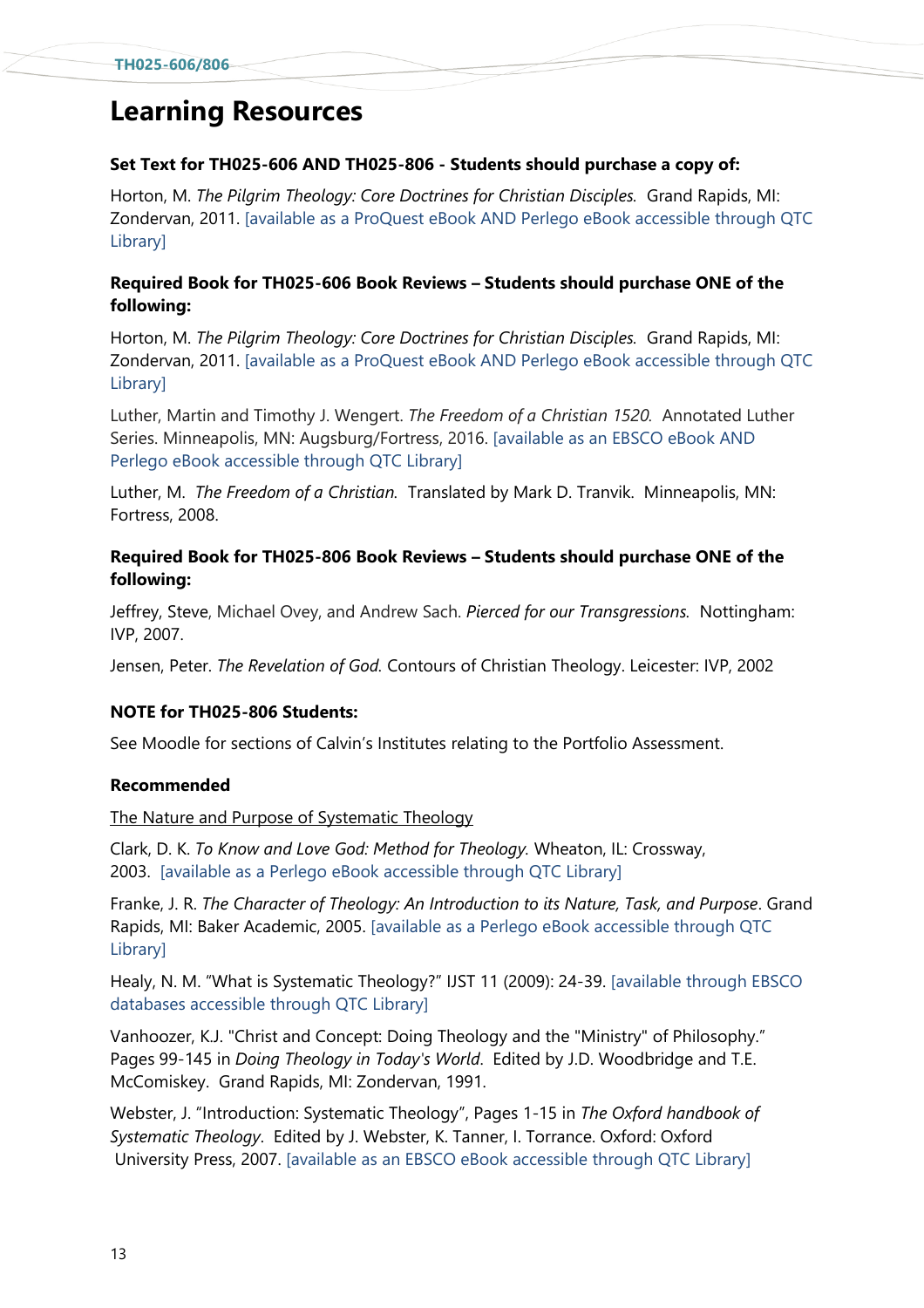#### The Central Topics of Systematic Theology

Ford, D. *Theology: A Very Short Introduction*. Oxford: Oxford University Press, 1999.

Gunton, C. E. *The Christian Faith: An Introduction to Christian Doctrine*. Oxford: Blackwell, 2002.

Hammond, T.C. *In Understanding be Men*. 6<sup>th</sup> ed. Edited by D. F. Wright, Leicester: IVP, 1968.

Jensen, P.F. *At the Heart of the Universe*. Homebush West, NSW: Lancer, 1991.

Knox, D.B. *The Everlasting God*. Welwyn: Evangelical Press, 1982.

Larsen. T. and Treier, D. J. *The Cambridge Companion to Evangelical Theology.* Cambridge: Cambridge University Press, 2006.

McGrath, A. E. *Christian Theology: An Introduction.* Oxford: Blackwell, 2001.

McGrath, A. E. *Theology: The Basics*. 4<sup>th</sup> ed. Oxford: Blackwell, 2017.

Milne, B. Know The Truth. 3<sup>rd</sup> ed. Downers Grove, IL: IVP, 2010. [available as a Perlego eBook accessible through QTC Library]

Packer, J.I. *Concise Theology*. Wheaton, IL: Tyndale House, 1993. [available as a ProQuest eBook and Perlego eBook accessible through QTC Library]

#### The Method of Systematic Theology

Bowman, R.M. *Orthodoxy and Heresy: A Biblical Guide to Doctrinal Discernment*. Grand Rapids, MI: Baker, 1992.

Clark, D. K. *To Know and Love God: Method for Theology.* Wheaton, IL: Crossway, 2003. [available as a Perlego eBook accessible through QTC Library]

Clendenin, D.B. *Eastern Orthodox Christianity: A Western Perspective*. 2<sup>nd</sup>. ed. Grand Rapids, MI: Baker, 1994. [available as a Perlego eBook accessible through QTC Library]

Edwards, D.L. and J.R.W. Stott. *Essentials: A Liberal-Evangelical Dialogue*. London: Hodder & Stoughton, 1988.

Kim, S. C. H., ed. *Christian Theology in Asia*. Cambridge: Cambridge University Press, 2008. [available as an EBSCO eBook accessible through QTC Library]

Kreeft, P. *Fundamentals of the Faith.* San Francisco, CA: Ignatius, 1988.

Larsen. T. and Treier, D. J. *The Cambridge Companion to Evangelical Theology*. Cambridge: Cambridge University Press, 2006.

Letham, R. *Through Western Eyes. Eastern Orthodoxy: A Reformed Perspective*. Fearn, Rosshire: Mentor, 2007.

Lossky, V. *Orthodox Theology: An Introduction.* Crestwood, NY: St. Vladimir's, 1978.

Mackintosh, H.R. *Types of Modern Theology*. London: Collins, 1937. [available as a archive.org eBook accessible through QTC Library]

Migliore, D. *Faith Seeking Understanding: An Introduction to Christian Theology*. 3<sup>rd</sup> ed. Grand Rapids, MI: Eerdmans, 2014. [available as a Perlego eBook accessible through QTC Library]

Muller, R.A. *The Study of Theology.* Grand Rapids, MI: Zondervan, 1991.

Muller, R.A. "The Role of Church History in the Study of Systematic Theology." Pages 77-97 in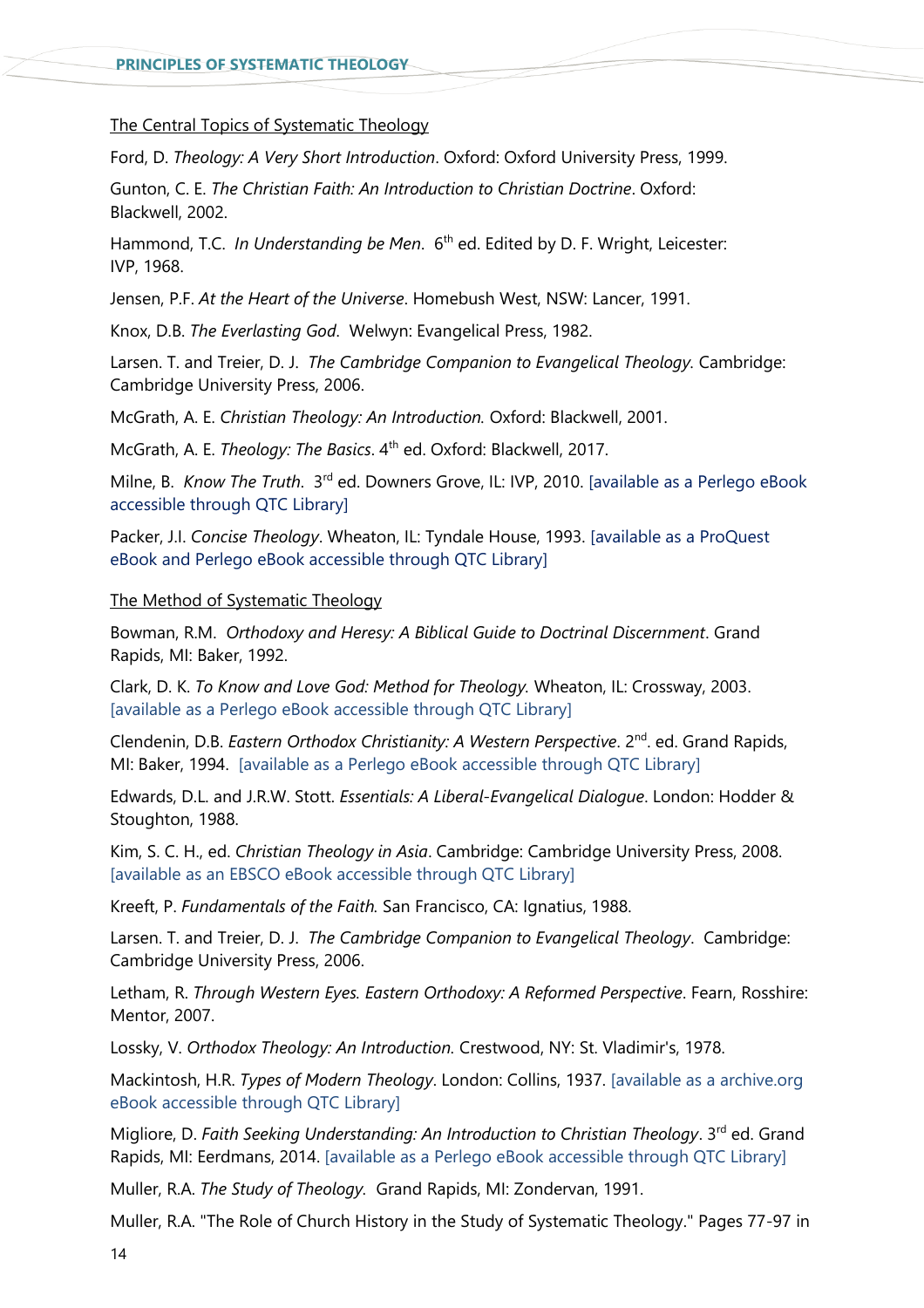#### **TH025-606/806**

*Doing Theology in Today's World*. Edited by J.D. Woodbridge and T.E. McComiskey. Grand Rapids, MI: Zondervan, 1991.

Nichols, A. *The Shape of Catholic Theology*. Collegeville, MN: Liturgical, 1991. [available as a Perlego eBook accessible through QTC Library]

O'Collins, G. *Fundamental Theology*. London: DLT, 1981.

Ott, L. *The Fundamentals of Catholic Dogma*. Rockford, NC: Tan Books and Publishers, 1960.

Ratzinger, J. *Catechism of the Catholic Church*. Homebush, NSW: St Pauls, 1994.

Schleiermacher, F. *The Christian Faith.* Edited by H.R. Mackintosh and J.S. Stewart. Edinburgh: T&T Clark, 1960. [available as a Perlego eBook accessible through QTC Library]

Schwarz, H. *Theology in a Global Context: the Last Two Hundred Years.* Grand Rapids, MI: Eerdmans, 2005.

Stott, J.R.W. *Evangelical Truth.* Leicester: IVP, 1999. [available as a Perlego eBook accessible through QTC Library]

Sykes, S. *An Introduction to Christian Theology Today*, Atlanta, GA: John Knox,1971.

Sykes, S.W. "The Fundamentals of Christianity." Pages 64-80 in *Unashamed Anglicanism*. London: Darton, Longman, & Todd, 1995.

Vanhoozer, K. J. *The Drama of Doctrine: A Canonical Linguistic Approach to Christian Theology*. Louisville, KY: Westminster John Knox, 2005. [available as a Perlego eBook accessible through QTC Library]

Ware, T. *The Orthodox Church*. 2<sup>nd</sup> ed. London: Penguin Books, 1993.

Warrington, K. *Pentecostal Theology: A Theology of Encounter*. London: T&T Clark, 2008. [available as a Perlego eBook accessible through QTC Library]

Williams, R. *Tokens of Trust*. Louisville, KY: Westminster John Knox, 2007.

Zizoulas, J. D. *Lectures in Christian Dogmatics*. New York: T & T Clark, 2008. [available as a Perlego eBook accessible through QTC Library]

#### Classics

Aquinas, Thomas. *Summa Theologiae*. 2nd rev. ed. Translated by Fathers of the English Dominican Province. 22 vols. London: Burns, Oates & Washbourne, 1912-1936. [available on CCEL<https://www.ccel.org/> ]

Augustine. *On Christian Doctrine.* In Vol. 2 *of Nicene and Post-Nicene Fathers*, Series 1. Edited by Philip Schaff. 1886-1889. 14 vols. Repr. Grand Rapids, MI: Eerdmans, 1989. [available on CCEL [https://www.ccel.org/\]](https://www.ccel.org/)

Barth, Karl. *Evangelical Theology: An Introduction*. Translated by. G. Foley. London: Weidenfeld and Nicolson, 1968. [available on archive.org]

Bavinck, Herman. *Reformed Dogmatics*. 4 vols. Grand Rapids, MI: Baker Academic, 2003-2008. [available as a ProQuest eBook AND Perlego eBook accessible through QTC Library]

Calvin, John. *Institutes of the Christian Religion*. 2 vols. Edited by John T. McNeill. Translated by Ford Lewis Battles. Louisville, KY: Westminster John Knox, 1960. [available as an EBSCO eBook AND Perlego eBook accessible through QTC Library]